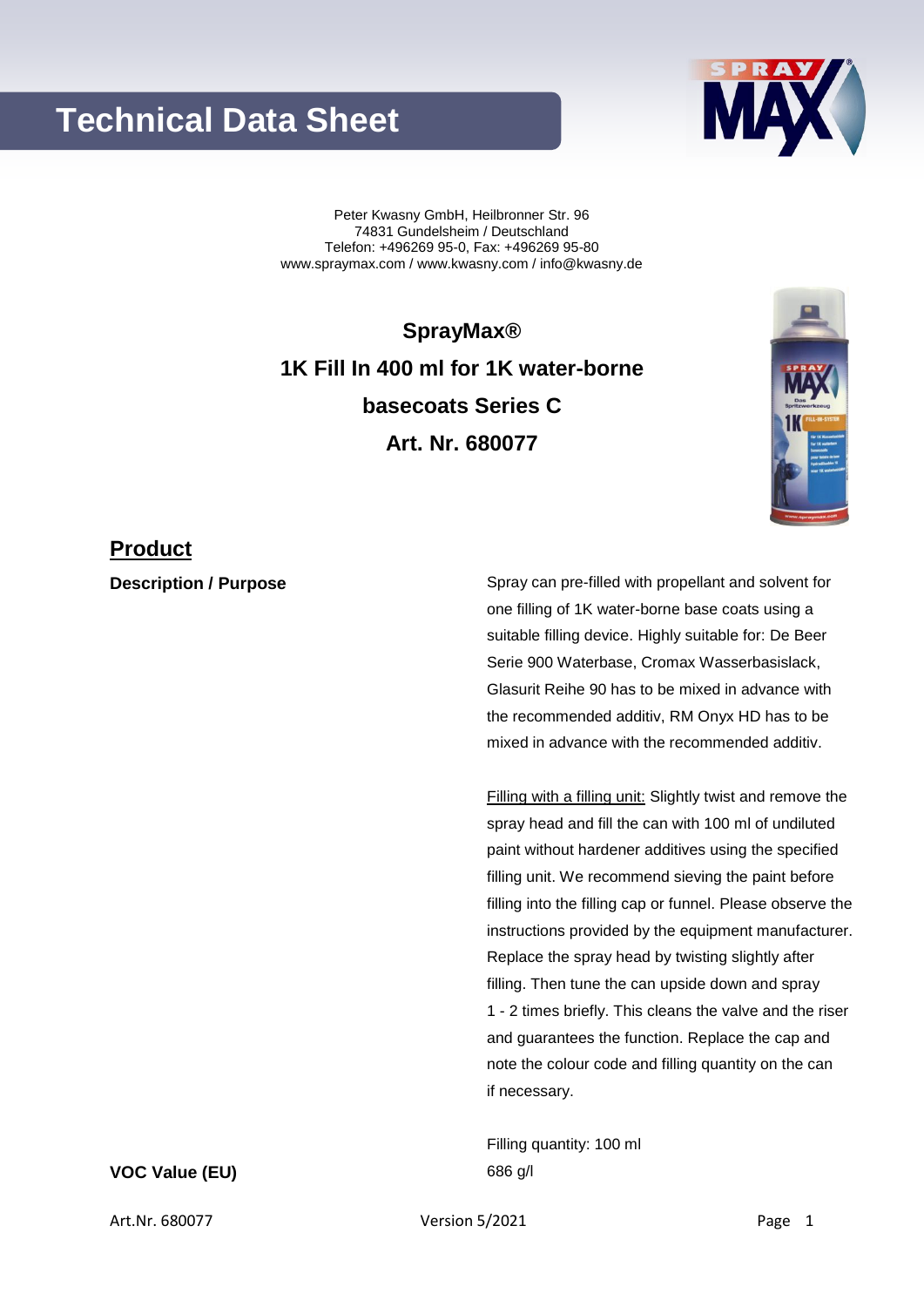

## **Substrate**

Primed, filled areas and well preserved factory or old paint (cleaned and sanded).

# **Processing Protection measures** Wear personal protection equipment. (respiratory mask/gloves/goggles) For more information, see safety data sheet. **Shake** After filling, shake can thoroughly for at least 2 minutes from when the mixing balls are heard. **Spray to test Spray to test** After shaking the can, test spray and check compatibility with the surface and the colour. **Spraying distance** 15 cm - 20 cm **Spray passes Dry film thickness 20 - 30 μm** (approx. 1 - 2 spray coats) **Flash-off time** Flash time: until matt **Processing conditions**  $\sqrt{2}$  Optimum application at 18° C - 25° C and a relative humidity from 40 - 60 %.  $\blacksquare$ **Drying Please observe the information of the paint** manufacturer.

**Continue** Can be topcoated with all conventional 1K and 2K clearcoats. Please observe information provided by the paint manufacturer.